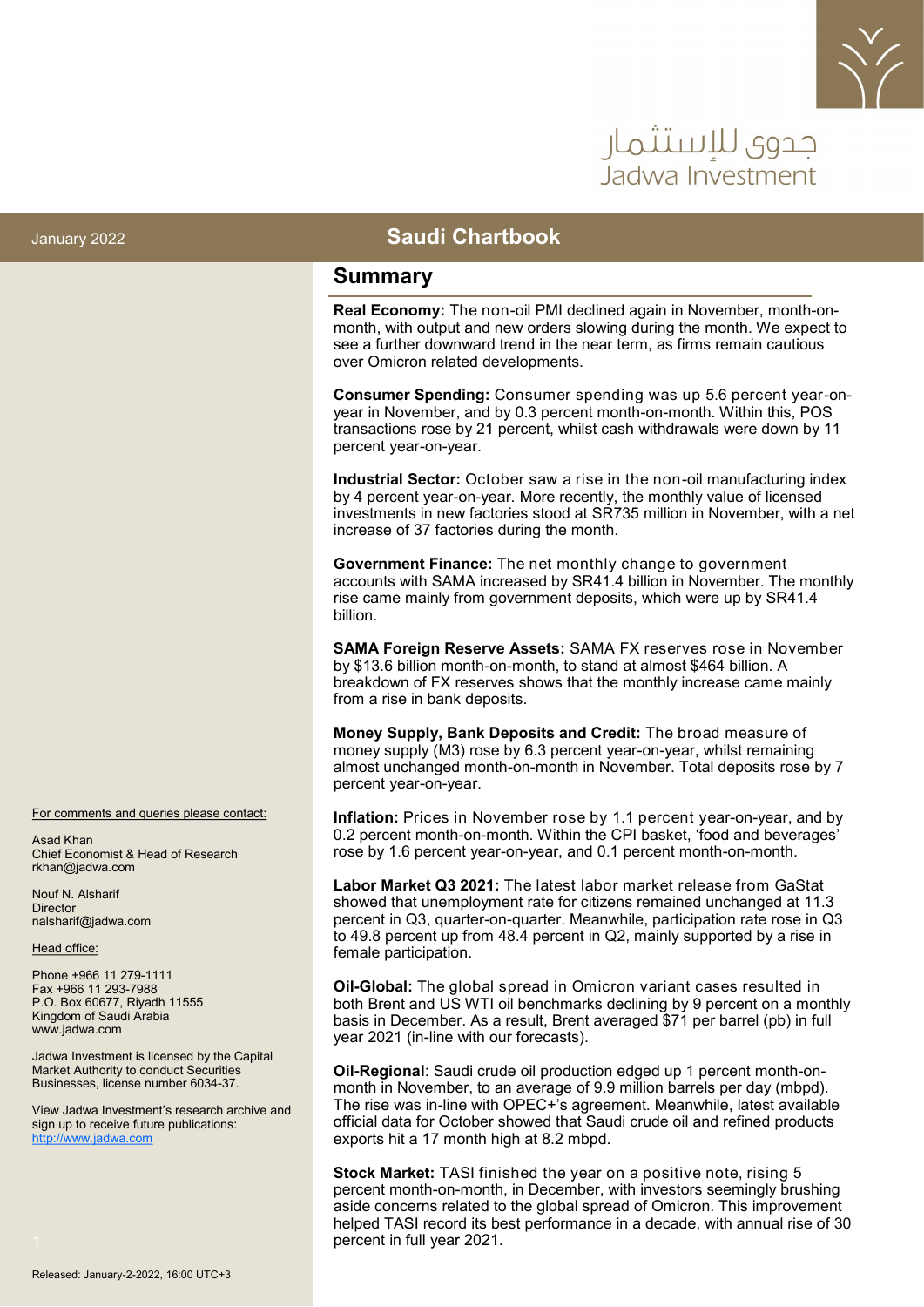

#### **Real Economy**

The non-oil PMI declined again in November, month-on-month, with output and new orders slowing during the month. Separately, cement sales and production also declined in November, by 2.8 and 7.4 percent year-on-year, respectively. Meanwhile, latest available data for October shows that non-oil exports were up by 25.5 percent year-on-year, but registered a monthly decline of 6 percent.

**Non-oil Purchasing Managers' Index** 60 55 Increasing rate of growth 50 Increasing rate of contraction 45 40 Nov-16 Nov-17 Nov-18 Nov-19 Nov-20 Nov-21 **Cement Sales and Production** (year-on-year change) ■ Cement production 100 ■ Cement sales 80 60 **(percent)** 40 20 0 **MANITALIS** 4 H H -20 -40 Nov-16 Nov-17 Nov-18 Nov-19 Nov-20 Nov-21 **Non-Oil Exports** (year-on-year change) non-oil exports **- W** change, y/y (RHS) 7 85 75 65 6 55 **billion)(percent)** 45 5 35 25 **(\$** 15 4 5 -5 -15 3 -25 -35 2 -45 Oct-17 Oct-18 Oct-19 Oct-20 Oct-21

*The non-oil PMI declined again in November, monthon-month, with output and new orders slowing during the month. We expect to see a further downward trend in the near term, as firms remain cautious over Omicron related developments.*

*Cement sales and production also declined in November, by 2.8 and 7.4 percent year-on-year, respectively.*

*Meanwhile, latest available data for October shows that non-oil exports were up by 25.5 percent year-on-year. On a monthly basis, non-oil exports decline by 6 percent, driven mainly by lower exports in "plastics & rubber".*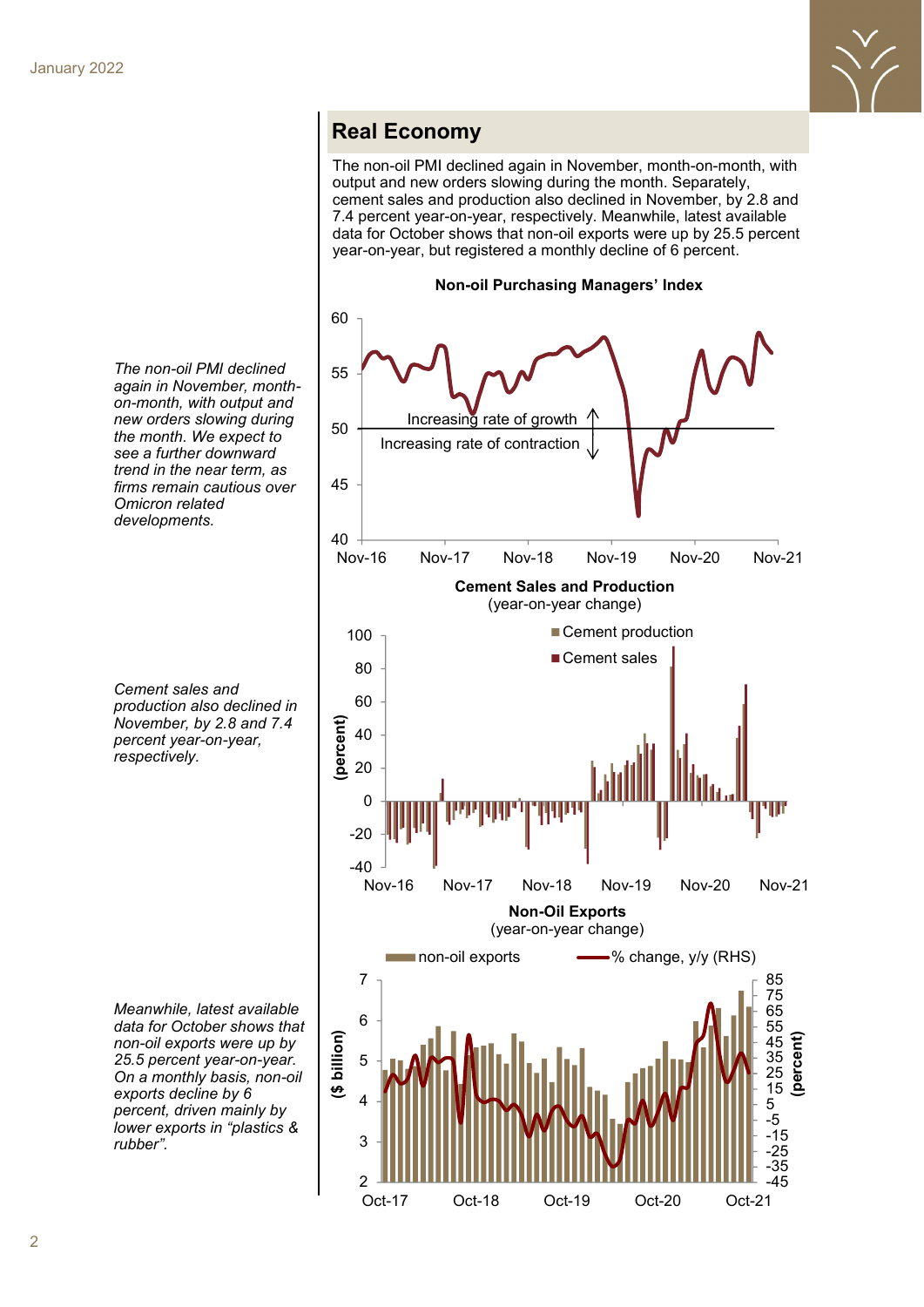

### **Consumer Spending**

Consumer spending was up 5.6 percent year-on-year in November, and by 0.3 percent month-on-month. Within this, POS transactions rose by 21 percent, whilst cash withdrawals were down by 11 percent year-on-year. Looking at POS transactions by sector, 'furniture', 'jewelry' and 'electronics' were the only sectors with annual declines during the month.



**Indicators of Consumer Spending** (year-on-year change)



*5.6 percent year-on-year in November, and by 0.3 percent month-on-month. The share of ATM cash withdrawals reached a record low of 48 percent of total spending, versus 74 percent back in January 2019.* 

*Consumer spending was up* 

*POS transactions rose by 21 percent year-on-year, and by 2 percent month-onmonth.* 

*been a shift in spending patterns from goods to services recently (something we anticipated in our August [macroeconomic](http://www.jadwa.com/en/download/macroeconomic-update-aug-2021/research-8-1-1-2-1-1-1-1-1-1-1-1-1-1-1-1) update). More specifically, as pandemic related restrictions around social distancing have been relaxed, in-line with herd immunity, more spending has been diverted to services, especially so with the roll-out of a large scale leisure and entertainment festival related to 'Riyadh Seasons'.* 

*We note that there has* 

\* Positive = more spending on goods / Negative = more spending on services \* Jadwa's calculation (POS transactions on goods minus POS transactions on services)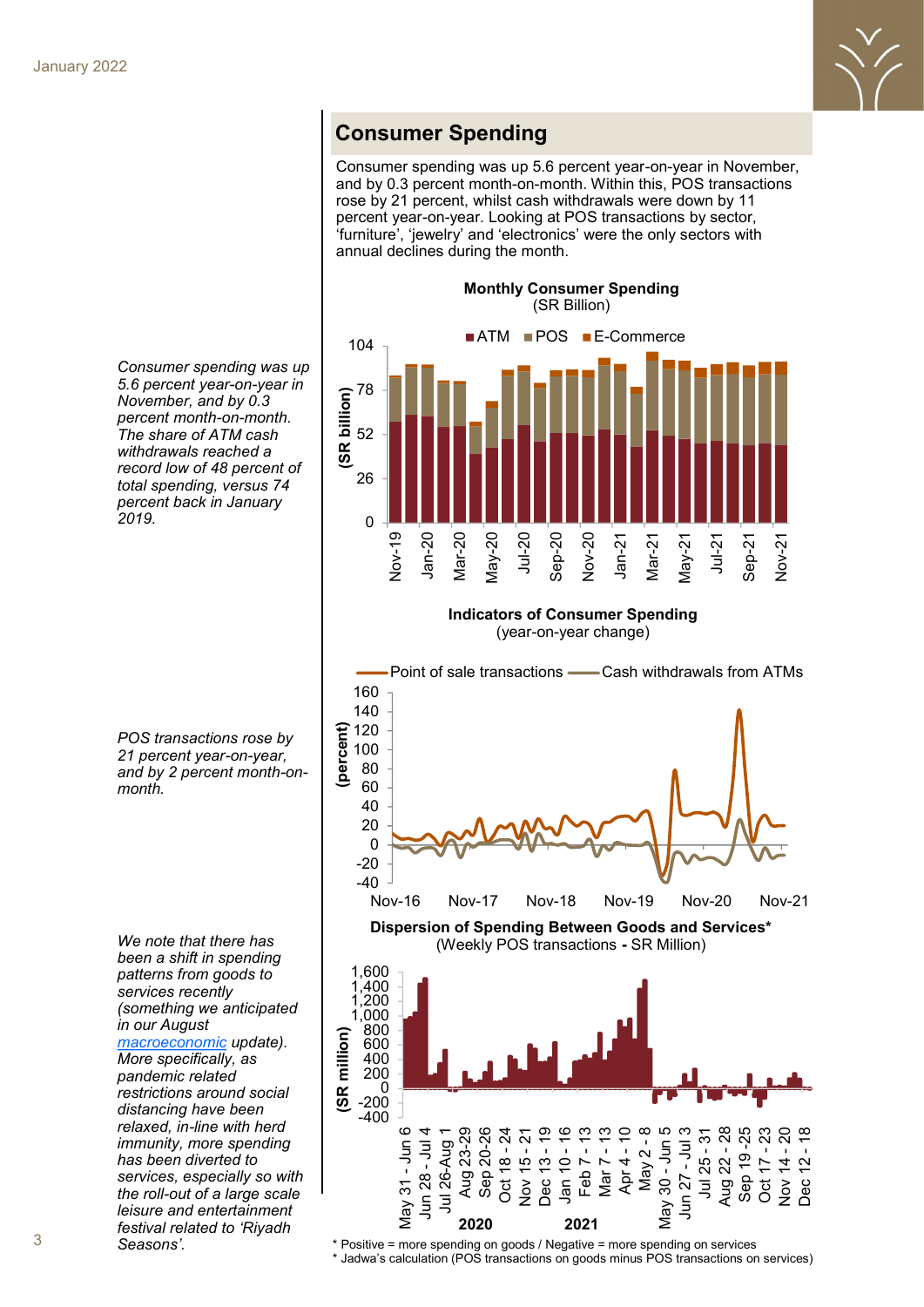

### **Industrial sector**

October saw a rise in the non-oil manufacturing index by 4 percent year-on-year. More recently, the monthly value of licensed investments in new factories stood at SR735 million in November, with a net increase of 37 factories during the month. Moreover, the month saw a decline in foreign workers (by 3.9 thousand) and an increase in Saudi workers by 2.3 thousand.

**Index of Industrial production: non-oil Manufacturing**

**Number of workers in the industrial sector** (monthly change) (year-on-year change) **Volume of licensed investments in new factories** (monthly total)  $\Omega$ 10 20 30 40 50 60 Nov-20 Jan-21 Mar-21 May-21 Jul-21 Sep-21 Nov-21 **(SR billion)** -35 -30 -25 -20 -15 -10 -5 0 5 10 15 Oct-19 Apr-20 Oct-20 Apr-21 Oct-21 **(percent)** -4000 -3000 -2000 -1000  $\Omega$ 1000 2000 3000 4000 5000 6000 **Foreigners** ■Saudis **(workers)**

Nov-20 Feb-21 May-21 Aug-21 Nov-21



*The monthly value of licensed investments in new factories stood at SR735 million in November, with a net increase of 37 factories (existing and under construction) during the month.*

*November saw a decline in foreign workers (by 3.9 thousand) and an increase in Saudi workers by 2.3 thousand.*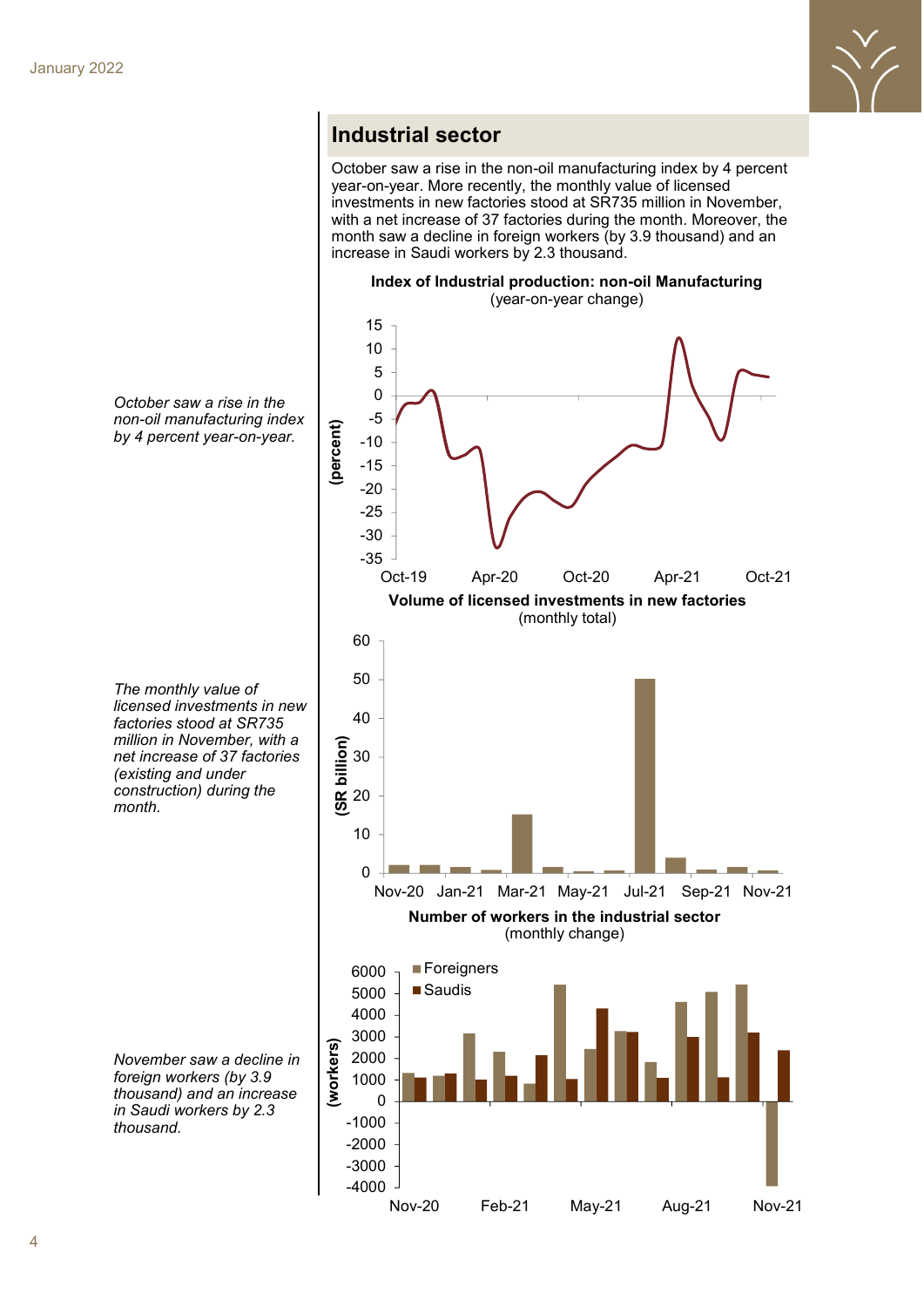

### **Government Finance**

The net monthly change to government accounts with SAMA increased by SR41.4 billion in November. The monthly rise came mainly from government deposits, which were up by SR41.4 billion, whilst government reserves saw a marginal rise during the month by SR41 million.





**Domestic Banks Net Holdings of Government Bonds** (month-on-month change)



*The net monthly change to government accounts with SAMA increased by SR41.4 billion in November.* 

*The monthly rise came mainly from government deposits, which were up by SR41.4 billion, whilst government reserves saw a marginal rise during the month by SR41 million.* 

*Meanwhile, domestic bank holdings of government bonds declined marginally in November by SR208 million.*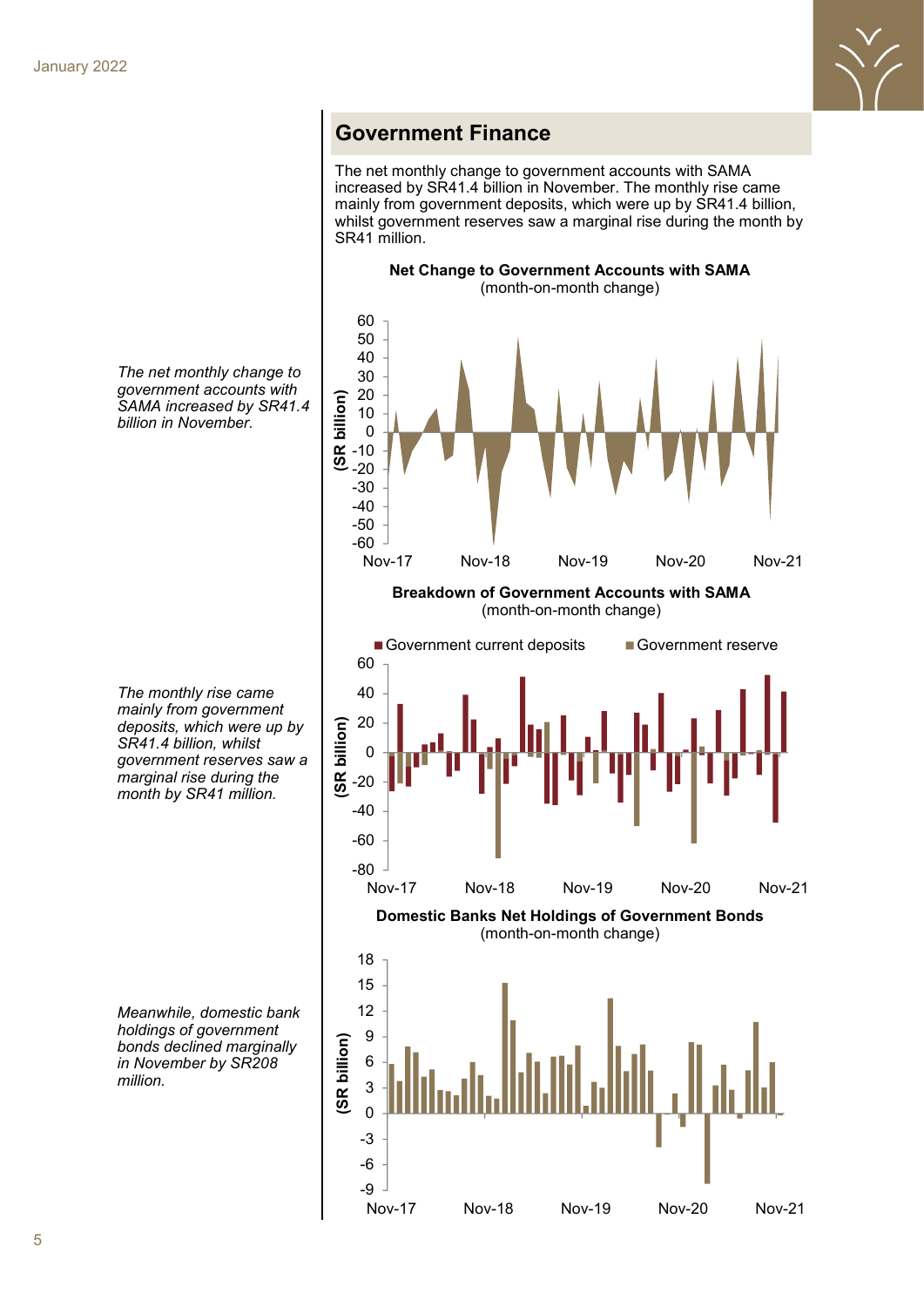

### **SAMA Foreign Reserve Assets**

SAMA FX reserves rose in November by \$13.6 billion month-onmonth, to stand at almost \$464 billion. A breakdown of FX reserves shows that the monthly increase came mainly from a rise in bank deposits, up by \$14 billion during the month. By the end of 2021, we expect SAMA FX reserves to total \$466 billion.



*SAMA FX reserves rose in November by \$13.6 billion month-on-month…*

*...to stand at almost \$464 billion.* 

*A breakdown of FX reserves shows that the monthly increase came mainly from a rise in bank deposits, up by \$14 billion during the month.*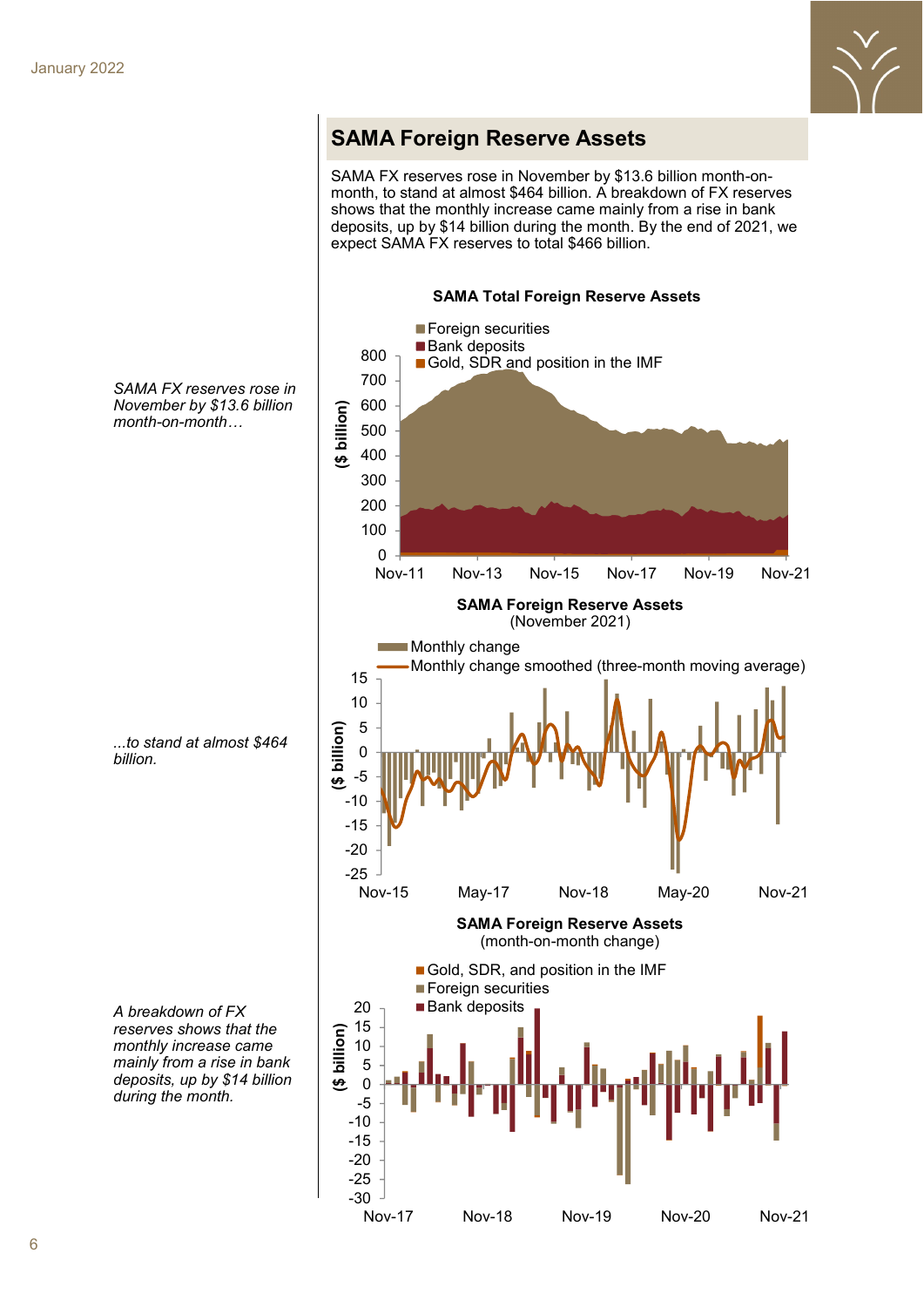

# **Money Supply, Bank Deposits and Credit**

The broad measure of money supply (M3) rose by 6.3 percent yearon-year, whilst remaining almost unchanged month-on-month in November. Total deposits rose by 7 percent year-on-year. Within this segment, 'demand deposits' were up by 6.2 percent, year-onyear, mainly driven by a rise in 'private demand deposits', up by 6.3 percent year-on-year.



*M3 rose by 6.3 percent year -on-year, whilst remaining almost unchanged monthon-month in November.*

*Total deposits rose by 7 percent year-on-year. Within this segment, 'demand deposits' were up by 6.2 percent, year-onyear…*

*...mainly driven by a rise in 'private demand deposits', up by 6.3 percent year-onyear. Meanwhile, 'private time & saving deposits' continued to decline yearon-year in November.*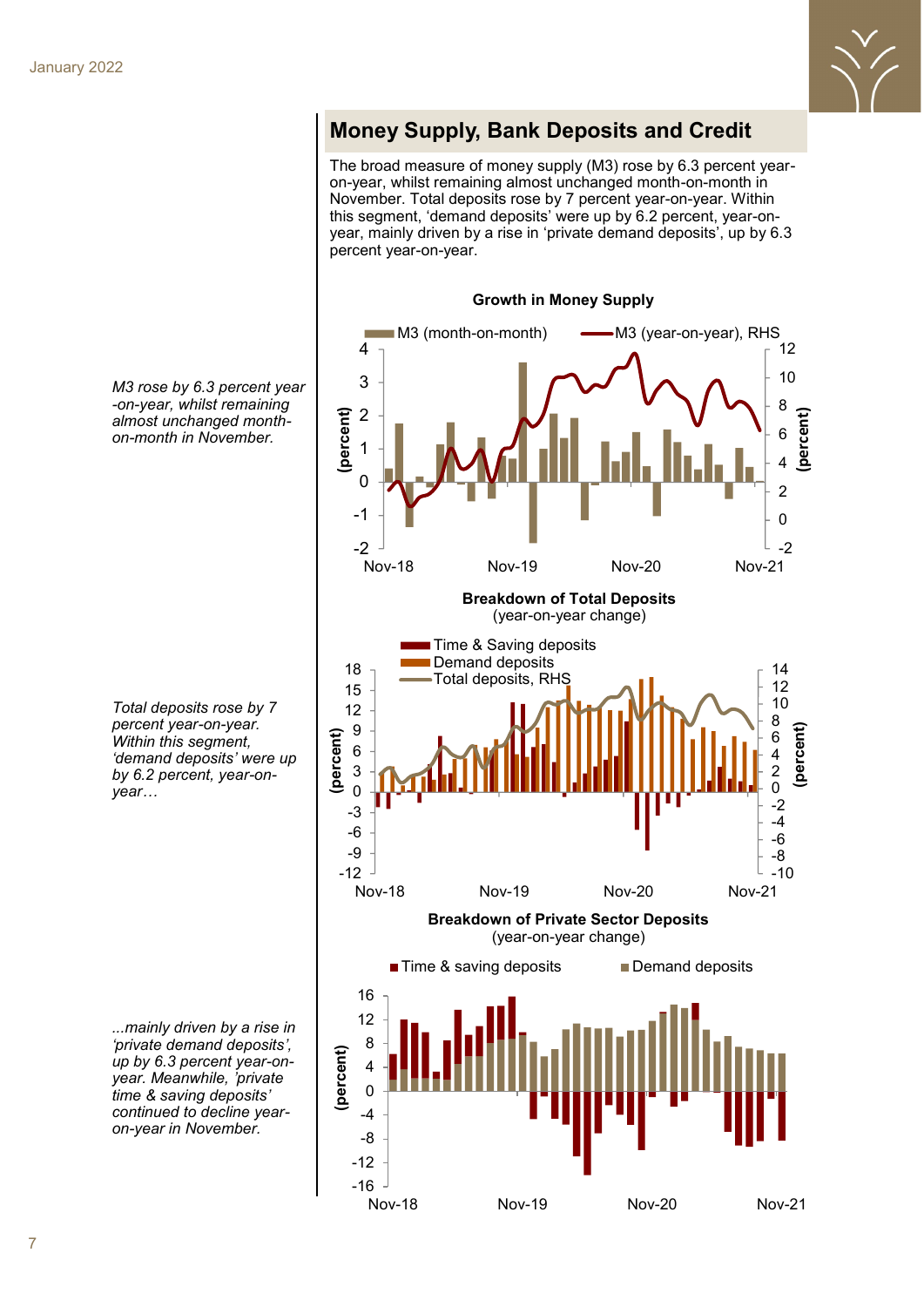

### **Inflation**

Prices in November rose by 1.1 percent year-on-year, and by 0.2 percent month-on-month. Within the CPI basket, 'food and beverages' rose by 1.6 percent year-on-year, and 0.1 percent month -on-month. 'Transport' prices were up by 5.7 percent year-on-year, and by 0.3 percent month-on-month. Meanwhile, 'housing and utilities' saw an annual decline during the month, at 1.6 percent.



*Prices in November rose by 1.1 percent year-on-year, and by 0.2 percent monthon-month.* 

*Within the CPI basket, 'food & beverages' rose by 1.6 percent year-on-year.*

*We estimate inflation rates of 3.2 percent for full year 2021, and 1.7 percent in 2022.*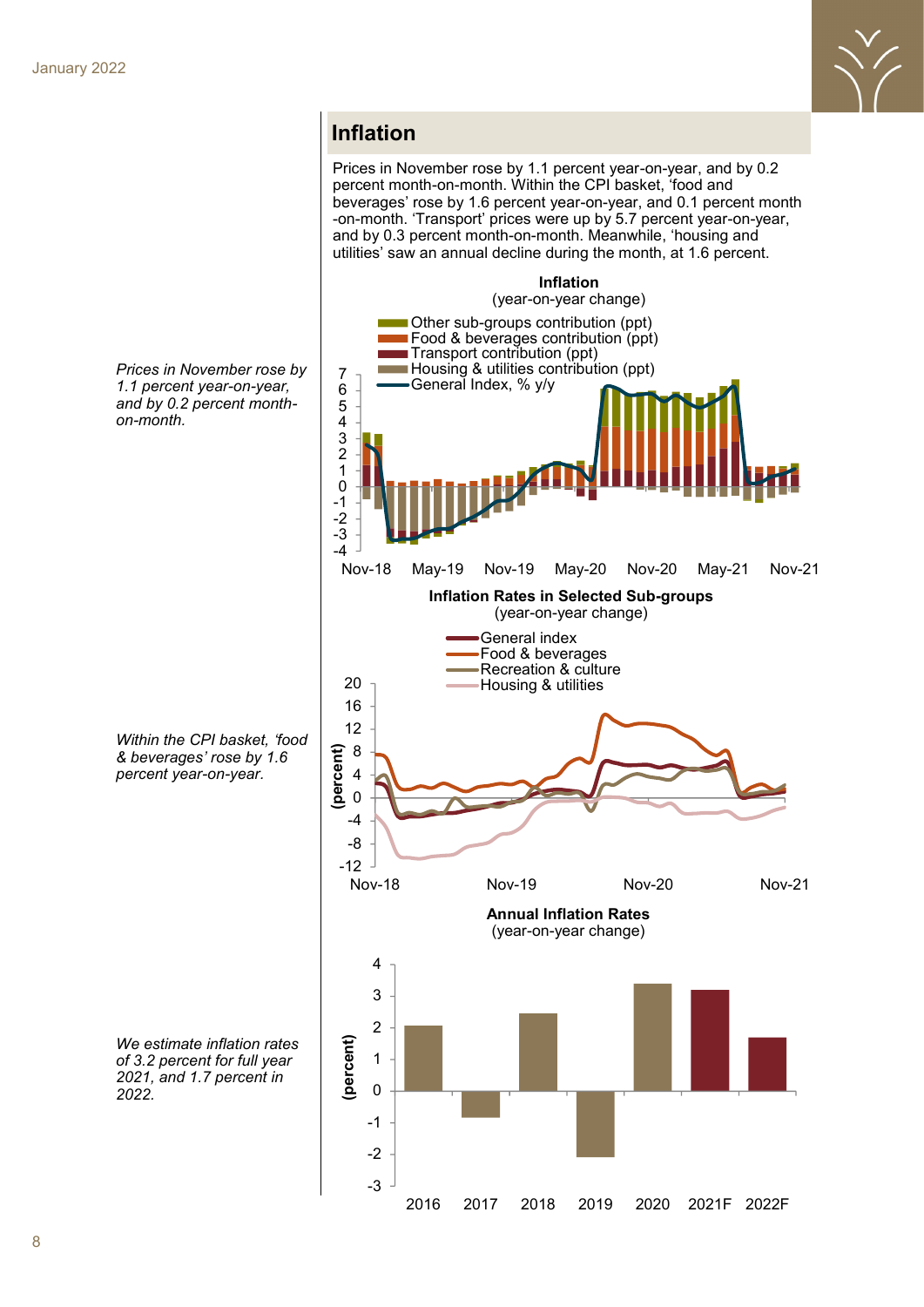

### **Labor Market Q3 2021**

The latest labor market release from GaStat showed that unemployment rate for citizens remained unchanged at 11.3 percent in Q3, quarter-on-quarter. Meanwhile, participation rate rose in Q3 to 49.8 percent up from 48.4 percent in Q2, mainly supported by a rise in female participation. Sectorial data showed that most sectors saw a net rise in the number of Saudi workers, quarter-on-quarter.



*Unemployment rate for citizens remained unchanged at 11.3 percent in Q3, quarter-on-quarter. Meanwhile, participation rate rose in Q3 to 49.8 percent up from 48.4 percent in Q2…*

**Saudi participation rate, by Gender**



*...mainly supported by a rise in female participation rate, which jumped from 32.4 percent in Q2 to 34.1 percent in Q3, reaching a new record.* 

*Sectorial data showed that most sectors saw a net rise in the number of Saudi workers during Q3, mainly in 'wholesale & retail' and 'education', as previously expected. It is likely that Q3 saw a rise in the number of job opportunities in-line with the rise in the vaccination rate, and the opening of many tourism sites and events in different regions. Looking forward, we think that the unemployment rate will decline in Q4.* 

\*Remaining sectors were excluded for non-significant changes in labor during Q3 2021.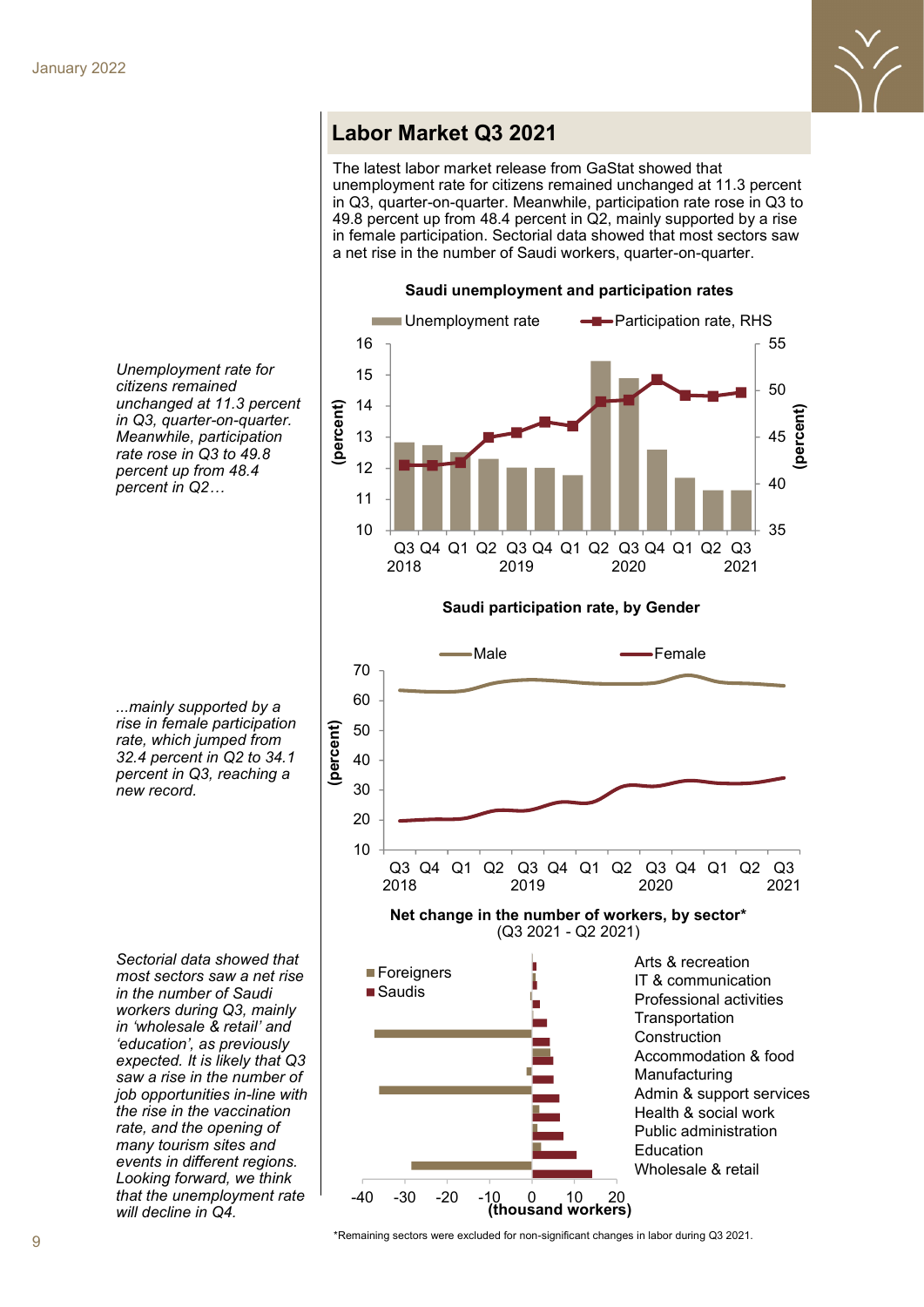

## **Oil - Global**

The global spread in Omicron variant cases resulted in both Brent and US WTI oil benchmarks declining by 9 percent on a monthly basis in December. As a result, Brent averaged \$71 per barrel (pb) in full year 2021 (in-line with our forecasts), whilst WTI oil averaged \$68 pb. Looking ahead, whilst further volatility is expected in the near-term, higher oil demand is forecasted in 2022 as a whole, which should lend support to oil prices.

**Oil Prices** (monthly average) 90 80 70 **(\$ per barrel)** \$ per barrel) 60 50 40 Brent 30 20 WTI 10 Dec-16 Dec-17 Dec-18 Dec-19 Dec-20 Dec-21 **OPEC Global Oil Demand Outlook** (quarterly average) 103 (million barrels per day) **(million barrels per day)** 98 93 88 83 Q4 Q2 Q4 Q2 Q4 Q2 Q4 Q2 Q4 Q2 Q4 17 18 18 19 19 20 20 21 21F 22F 22F **Brent Oil Price** (annual actual and forecasted) 119 109 99 89 per barrel) **(\$ per barrel)**79 69 59  $\overline{\mathbf{e}}$ 49 39 2012 2013 2014 2015 2016 2017 2018 2019 2020 2010 2008 2009 2011 2021 2022F 2007

*The global spread in Omicron variant cases resulted in both Brent and US WTI oil benchmarks declining by 9 percent on a monthly basis in December.* 

*Looking ahead, whilst further volatility is expected in prices in the near-term, higher oil demand is forecasted in 2022 as a whole, which should lend support to oil prices.*

*Brent oil averaged \$71 pb in full year 2021 (in-line with our forecasts), and we expect a similar price level in 2022.*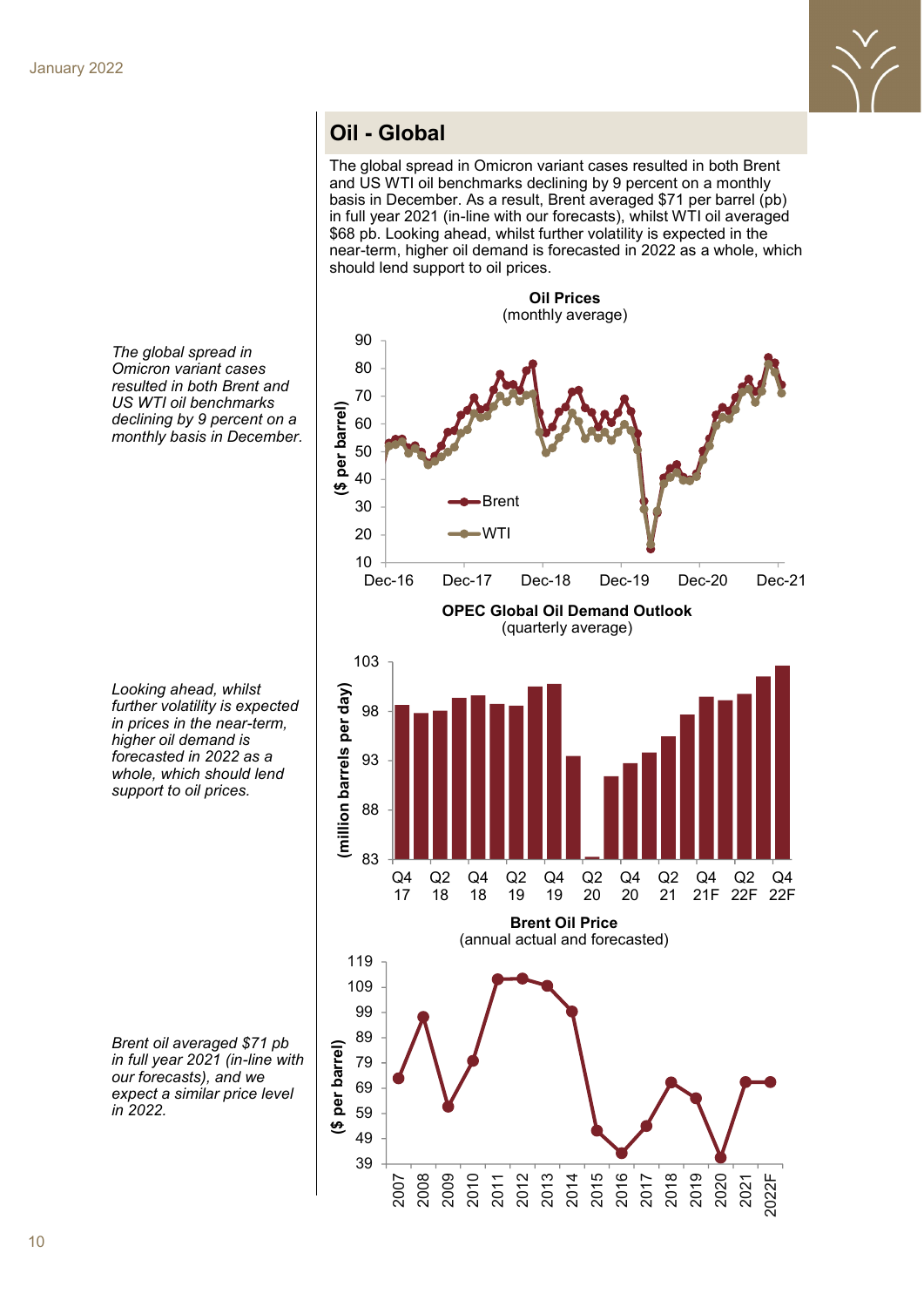

### **Oil Oil - Regional - Regional**

Saudi crude oil production edged up 1 percent month-on-month in November, to an average of 9.9 million barrels per day (mbpd). The rise was in-line with OPEC+'s agreement. Meanwhile, latest available official data for October showed that Saudi crude oil and refined products exports hit a 17 month high at 8.2 mbpd. Looking ahead, we expect exports to continue rising in the near term.

**Average Monthly Saudi Crude Oil Production**  (direct communication) 12.1



*Saudi crude oil production edged up 1 percent month-on -month in November, to an average of 9.9 million barrels per day (mbpd). The rise was in-line with OPEC+'s agreement.* 

*Meanwhile, latest available official data for October showed that Saudi crude oil and refined products exports hit a 17 month high at 8.2 mbpd.* 

*Looking ahead, we expect exports to continue rising in the near term, with unofficial data indicating higher crude oil exports in November and December.*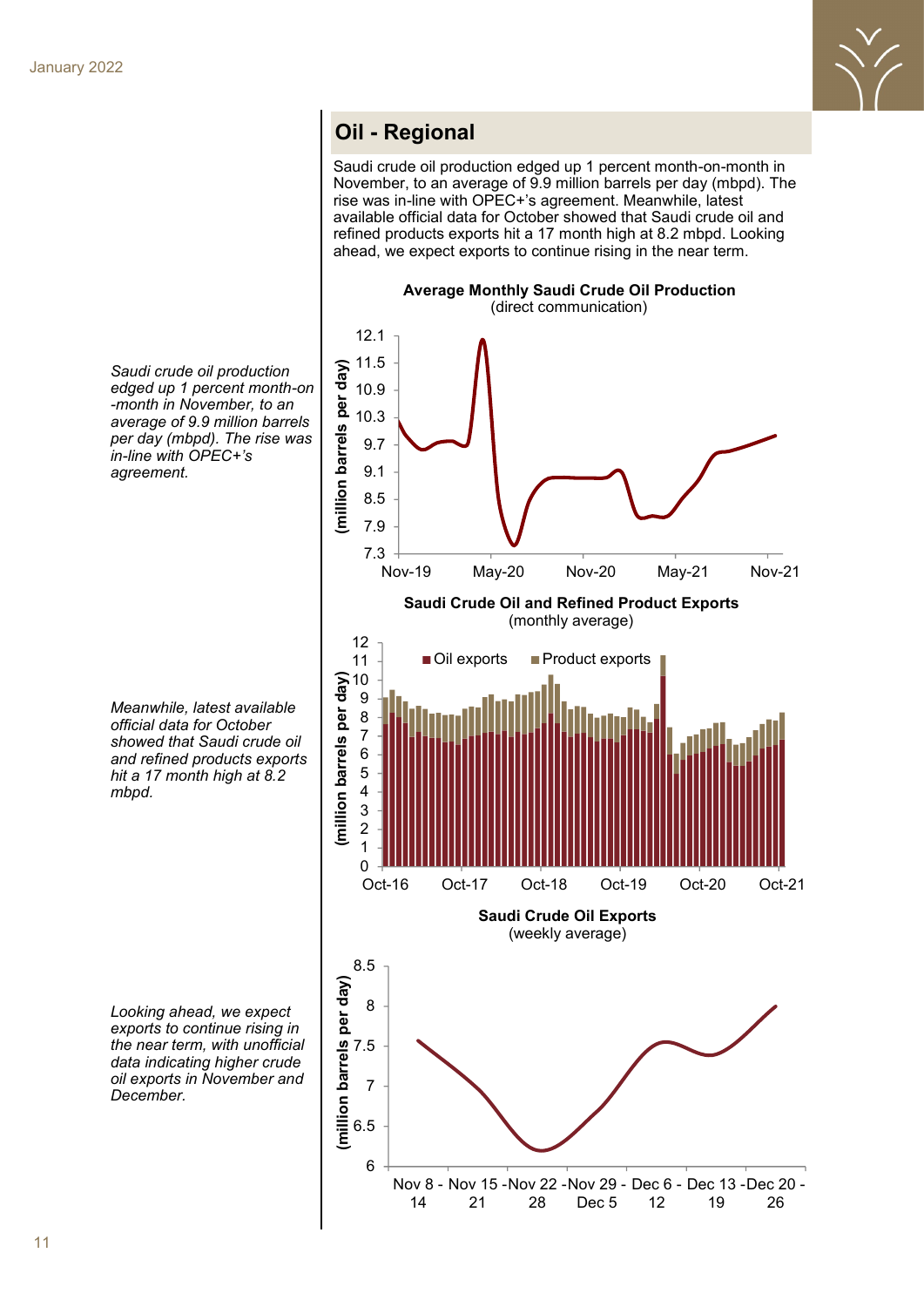

#### **Stock Market**

TASI finished the year on a positive note, rising 5 percent month-onmonth, in December, with investors seemingly brushing aside concerns related to the global spread of Omicron. This improvement helped TASI record its best performance in a decade, with an annual rise of 30 percent in full year 2021. As a result, TASI was amongst the best performing indices when compared to major global and regional stock markets.



Dec-14 Dec-15 Dec-16 Dec-17 Dec-18 Dec-19 Dec-20 Dec-21

**Annual Stock Market Performance** 



*TASI finished the year on a positive note, rising 5 percent month-on-month, in December, with investors seemingly brushing aside concerns related to the global spread of Omicron.* 

*This improvement helped TASI record its best performance in a decade, with an annual rise of 30 percent in full year 2021.* 

*As a result, TASI was amongst the best performing indices when compared to major global and regional stock markets.*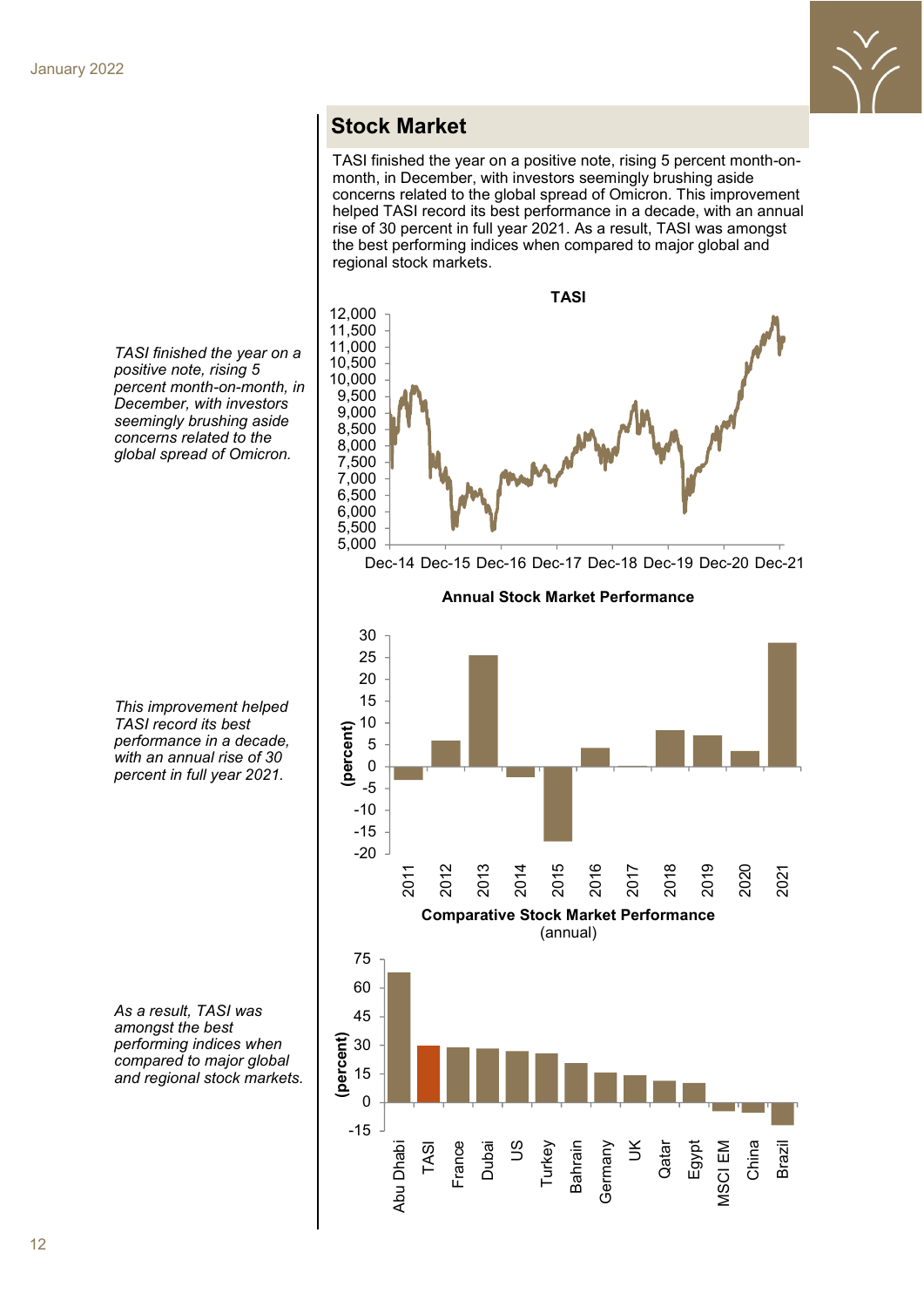

### **Disclaimer of Liability**

Unless otherwise stated, all information contained in this document (the "Publication") shall not be reproduced, in whole or in part, without the specific written permission of Jadwa Investment.

The data contained in this research is sourced from Reuters, Bloomberg, The World Bank, Tadawul and national statistical sources unless otherwise stated.

Jadwa Investment makes its best effort to ensure that the content in the Publication is accurate and up to date at all times. Jadwa Investment makes no warranty, representation or undertaking whether expressed or implied, nor does it assume any legal liability, whether direct or indirect, or responsibility for the accuracy, completeness, or usefulness of any information that contain in the Publication. It is not the intention of the publication to be used or deemed as recommendation, option or advice for any action(s) that may take place in future.